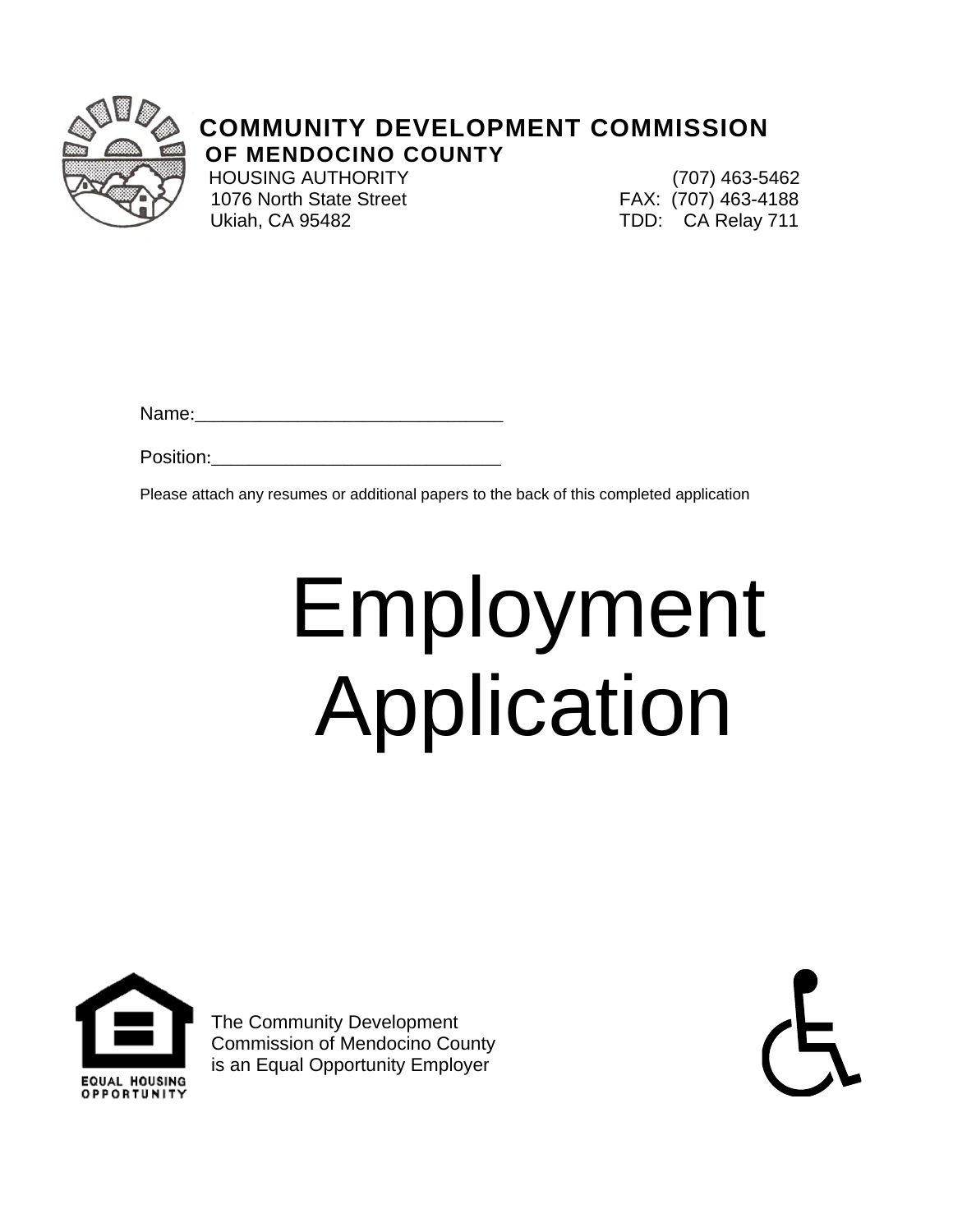## **Application for Employment**

#### **Please PRINT or TYPE all information**

- o **CIRCLE or**
- **CHECK where appropriate**

| <b>Personal Information</b>                                                                                                                                                                                                                                                                                            |                    |                |                                      |  |  |
|------------------------------------------------------------------------------------------------------------------------------------------------------------------------------------------------------------------------------------------------------------------------------------------------------------------------|--------------------|----------------|--------------------------------------|--|--|
| Name: Last                                                                                                                                                                                                                                                                                                             | First              | Middle Initial | Date:                                |  |  |
| <b>Current Address:</b><br><b>Street and Number</b><br>City<br>State<br>Zip                                                                                                                                                                                                                                            |                    |                |                                      |  |  |
| Day Telephone:                                                                                                                                                                                                                                                                                                         | Message Telephone: | work?          | When would you be available to begin |  |  |
| <b>Evening Telephone:</b>                                                                                                                                                                                                                                                                                              | Fax No.:           |                | Are you over age 18?                 |  |  |
|                                                                                                                                                                                                                                                                                                                        |                    | <b>Yes</b>     | No                                   |  |  |
| Can you, upon employment, submit verification of your legal right to work in the United States?<br>No<br>Yes<br>(New employees are required to produce documents that verify their legal right to work in the United States and to declare<br>under penalty of perjury that these documents are their own and genuine) |                    |                |                                      |  |  |

#### General

Have you ever initiated an act of violence in your workplace?  $\Box$  Yes  $\Box$  No

A "yes" answer will not necessarily disqualify you. Please explain any "yes" answer above fully so that individual circumstances can be considered. Use additional paper if needed.

*\* (Factors such as age and time of the offense, seriousness and nature of the violation and rehabilitation will be taken into account)*

**\_\_\_\_\_\_\_\_\_\_\_\_\_\_\_\_\_\_\_\_\_\_\_\_\_\_\_\_\_\_\_\_\_\_\_\_\_\_\_\_\_\_\_\_\_\_\_\_\_\_\_\_\_\_\_\_\_\_\_\_\_\_\_\_\_\_\_\_\_\_\_\_\_\_\_\_\_\_\_\_\_\_\_\_\_\_\_\_\_\_\_\_\_\_\_\_\_\_\_\_\_\_\_\_\_\_\_\_\_ \_\_\_\_\_\_\_\_\_\_\_\_\_\_\_\_\_\_\_\_\_\_\_\_\_\_\_\_\_\_\_\_\_\_\_\_\_\_\_\_\_\_\_\_\_\_\_\_\_\_\_\_\_\_\_\_\_\_\_\_\_\_\_\_\_\_\_\_\_\_\_\_\_\_\_\_\_\_\_\_\_\_\_\_\_\_\_\_\_\_\_\_\_\_\_\_\_\_\_\_\_\_\_\_\_\_\_\_\_ \_\_\_\_\_\_\_\_\_\_\_\_\_\_\_\_\_\_\_\_\_\_\_\_\_\_\_\_\_\_\_\_\_\_\_\_\_\_\_\_\_\_\_\_\_\_\_\_\_\_\_\_\_\_\_\_\_\_\_\_\_\_\_\_\_\_\_\_\_\_\_\_\_\_\_\_\_\_\_\_\_\_\_\_\_\_\_\_\_\_\_\_\_\_\_\_\_\_\_\_\_\_\_\_\_\_\_\_\_** 

#### **How did you learn about this job opportunity?**

- Newspaper (Name): \_\_\_\_\_\_\_\_\_\_\_\_\_\_\_\_\_\_\_\_\_\_\_\_
- Job Announcement (Where?): \_\_\_\_\_\_\_\_\_\_\_\_\_\_\_\_\_\_\_\_\_\_\_\_\_\_\_
- Other: \_\_\_\_\_\_\_\_\_\_\_\_\_\_\_\_\_\_\_\_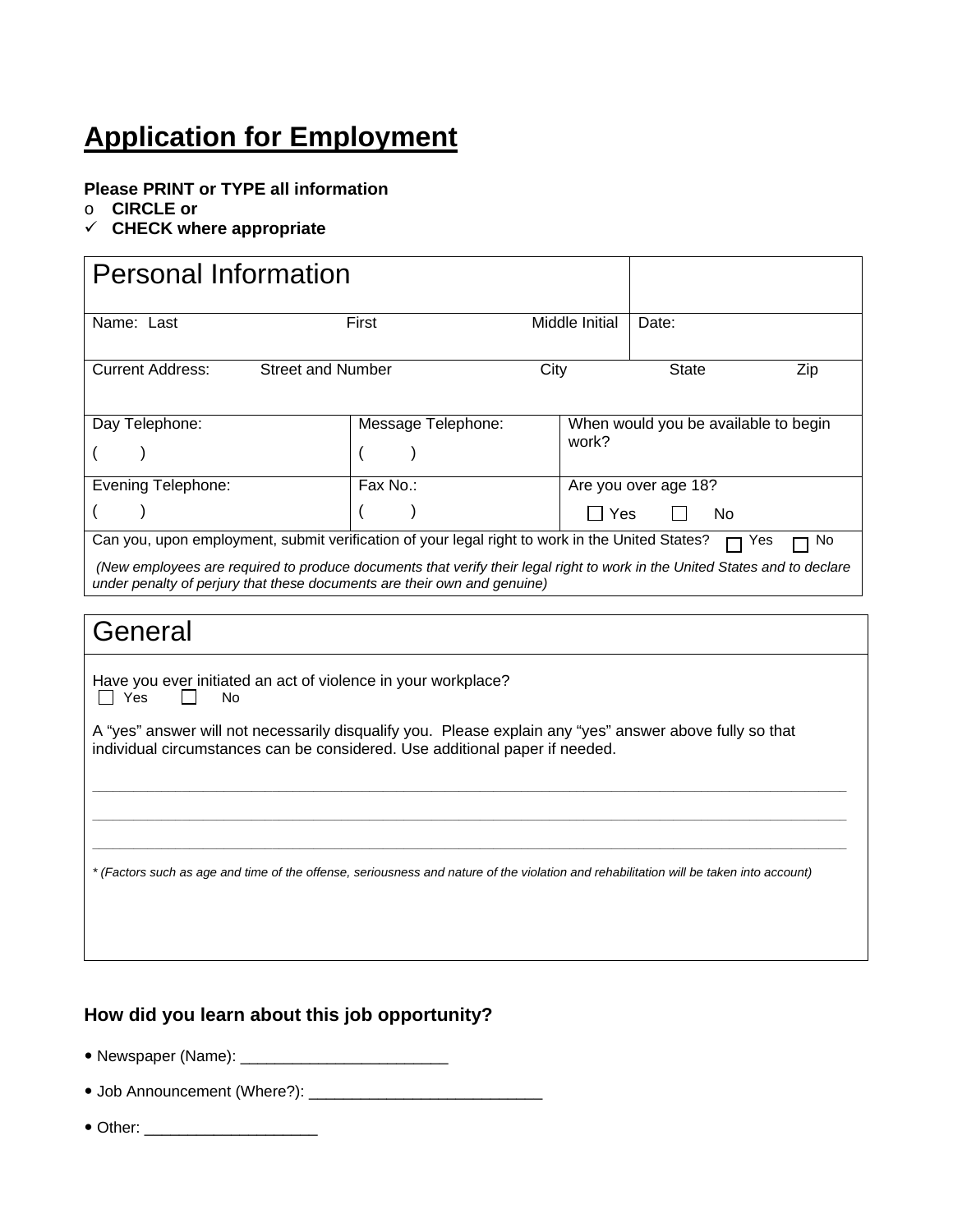| <b>Employment Desired</b>                                                                                            |                 |                     |  |  |  |
|----------------------------------------------------------------------------------------------------------------------|-----------------|---------------------|--|--|--|
| Position:                                                                                                            | Date Available: | Compensation:       |  |  |  |
|                                                                                                                      |                 |                     |  |  |  |
| Full time<br>Part time                                                                                               | Temporary       | Specify Hours/Days: |  |  |  |
| Ukiah<br>Willits<br>Location:                                                                                        | Fort Bragg      |                     |  |  |  |
| If yes: Weekdays? _____ Weekends? _____<br>Are you available to work overtime as needed? _________                   |                 |                     |  |  |  |
| If the position for which you are applying requires driving of any vehicle, provide the following:                   |                 |                     |  |  |  |
| Issuing State: ____________ Type: ___________ Expiration Date: _________<br>License number: ________________________ |                 |                     |  |  |  |
| Please note: You must be qualified, licensed, and insurable in order to hold any position that requires driving.     |                 |                     |  |  |  |

| Education<br>Name and Location of School               | Major | Number<br>of Years<br>Completed | Did You<br>Graduate?       | Degree or<br>Diploma? |  |
|--------------------------------------------------------|-------|---------------------------------|----------------------------|-----------------------|--|
| $\Box$ G.E.D<br><b>High School</b>                     |       |                                 | $\bullet$ Yes $\bullet$ No |                       |  |
| Business/Trade/Technical:                              |       |                                 | $\bullet$ Yes $\bullet$ No |                       |  |
| College:                                               |       |                                 | $\bullet$ Yes $\bullet$ No |                       |  |
| Graduate:                                              |       |                                 | $\bullet$ Yes $\bullet$ No |                       |  |
| Describe other job related training completed:         |       |                                 |                            |                       |  |
| Activities, honors, offices held that are job related: |       |                                 |                            |                       |  |

|  | SkillS List the skills you possess that are relevant to the position you seek. Use additional paper if needed. |  |
|--|----------------------------------------------------------------------------------------------------------------|--|
|  |                                                                                                                |  |
|  |                                                                                                                |  |
|  |                                                                                                                |  |

## Additional Data

What professional job related licenses do you hold *(Omit those which indicate race, religion, national origin, color, sex, age or disability)*?

| Please list PC software programs you have experience using. |                               |                            |                               |  |  |
|-------------------------------------------------------------|-------------------------------|----------------------------|-------------------------------|--|--|
| Typing Ability?                                             | Ten Key Ability?              | Internet Use?              | Copy Machine Ability?         |  |  |
| <b>WPM</b><br>$\bullet$ Yes<br>$\bullet$ No                 | • No • Touch<br>$\bullet$ Yes | $\bullet$ Yes $\bullet$ No | $\bullet$ Yes<br>$\bullet$ No |  |  |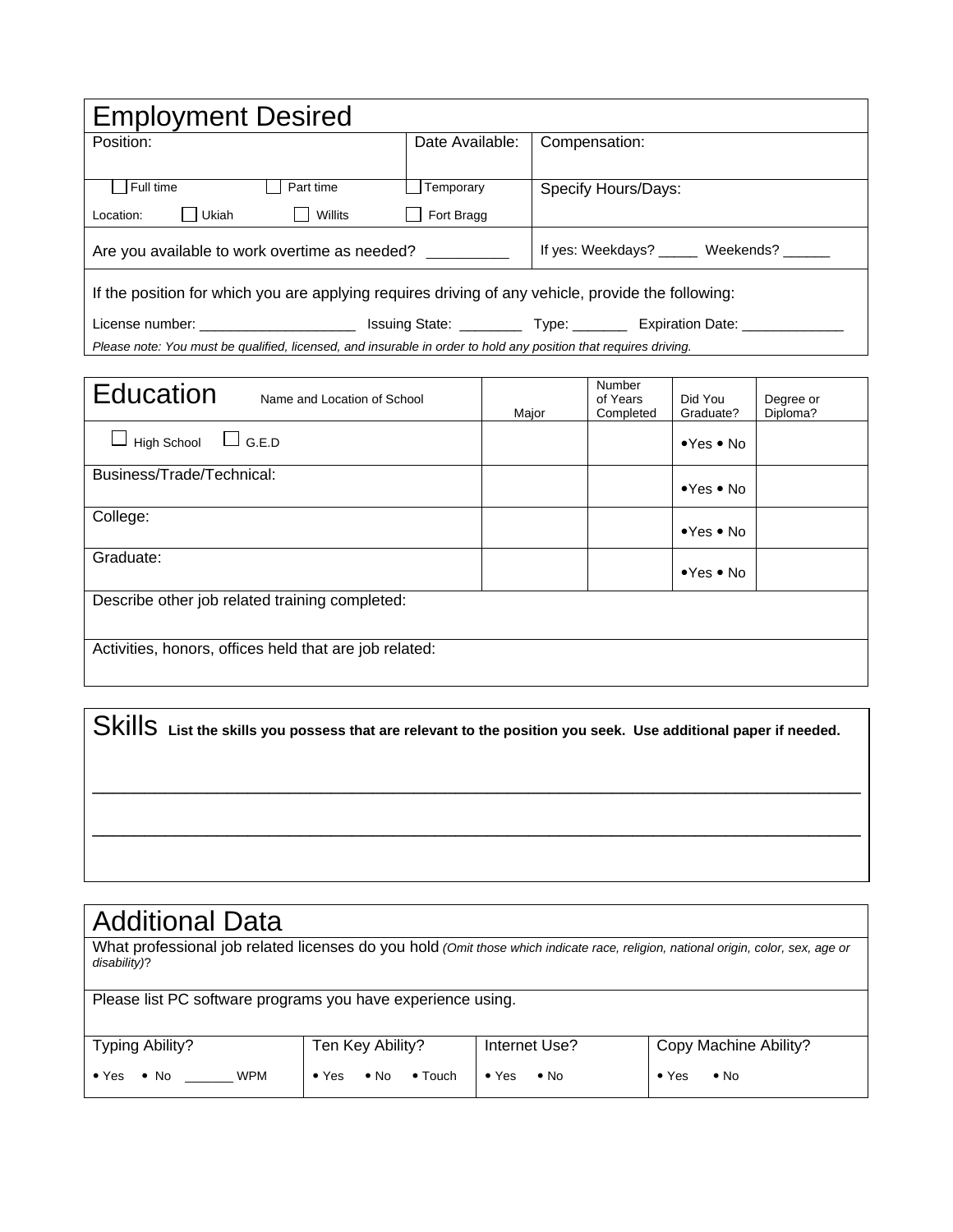# Employment History

#### *PLEASE GIVE ACCURATE, COMPLETE FULL-TIME AND PART-TIME EMPLOYMENT RECORD.*

#### **Start with your present or most recent employer**

| <b>Employer Name:</b>    | May we contact?            | Position:         |
|--------------------------|----------------------------|-------------------|
|                          | $\bullet$ Yes $\bullet$ No |                   |
| Address (street number): | Dates Employed:            | Responsibilities: |
|                          |                            |                   |
| City/State/Zip:          |                            |                   |
|                          |                            |                   |
| Telephone:               |                            |                   |
|                          |                            |                   |
| Reason for Leaving:      |                            |                   |
|                          |                            |                   |

| <b>Employer Name:</b>    | May we contact?            | Position:         |
|--------------------------|----------------------------|-------------------|
|                          | $\bullet$ Yes $\bullet$ No |                   |
| Address (street number): | Dates Employed:            | Responsibilities: |
|                          |                            |                   |
| City/State/Zip:          |                            |                   |
|                          |                            |                   |
| Telephone:               |                            |                   |
| Reason for Leaving:      |                            |                   |
|                          |                            |                   |
|                          |                            |                   |

| <b>Employer Name:</b>    | May we contact?            | Position:         |
|--------------------------|----------------------------|-------------------|
|                          | $\bullet$ Yes $\bullet$ No |                   |
| Address (street number): | Dates Employed:            | Responsibilities: |
|                          |                            |                   |
| City/State/Zip:          |                            |                   |
|                          |                            |                   |
| Telephone:               |                            |                   |
|                          |                            |                   |
| Reason for Leaving:      |                            |                   |
|                          |                            |                   |

| <b>Employer Name:</b>    | May we contact?            | Position:         |
|--------------------------|----------------------------|-------------------|
|                          | $\bullet$ Yes $\bullet$ No |                   |
| Address (street number): | Dates Employed:            | Responsibilities: |
|                          |                            |                   |
| City/State/Zip:          |                            |                   |
|                          |                            |                   |
| Telephone:               |                            |                   |
|                          |                            |                   |
| Reason for Leaving:      |                            |                   |
|                          |                            |                   |